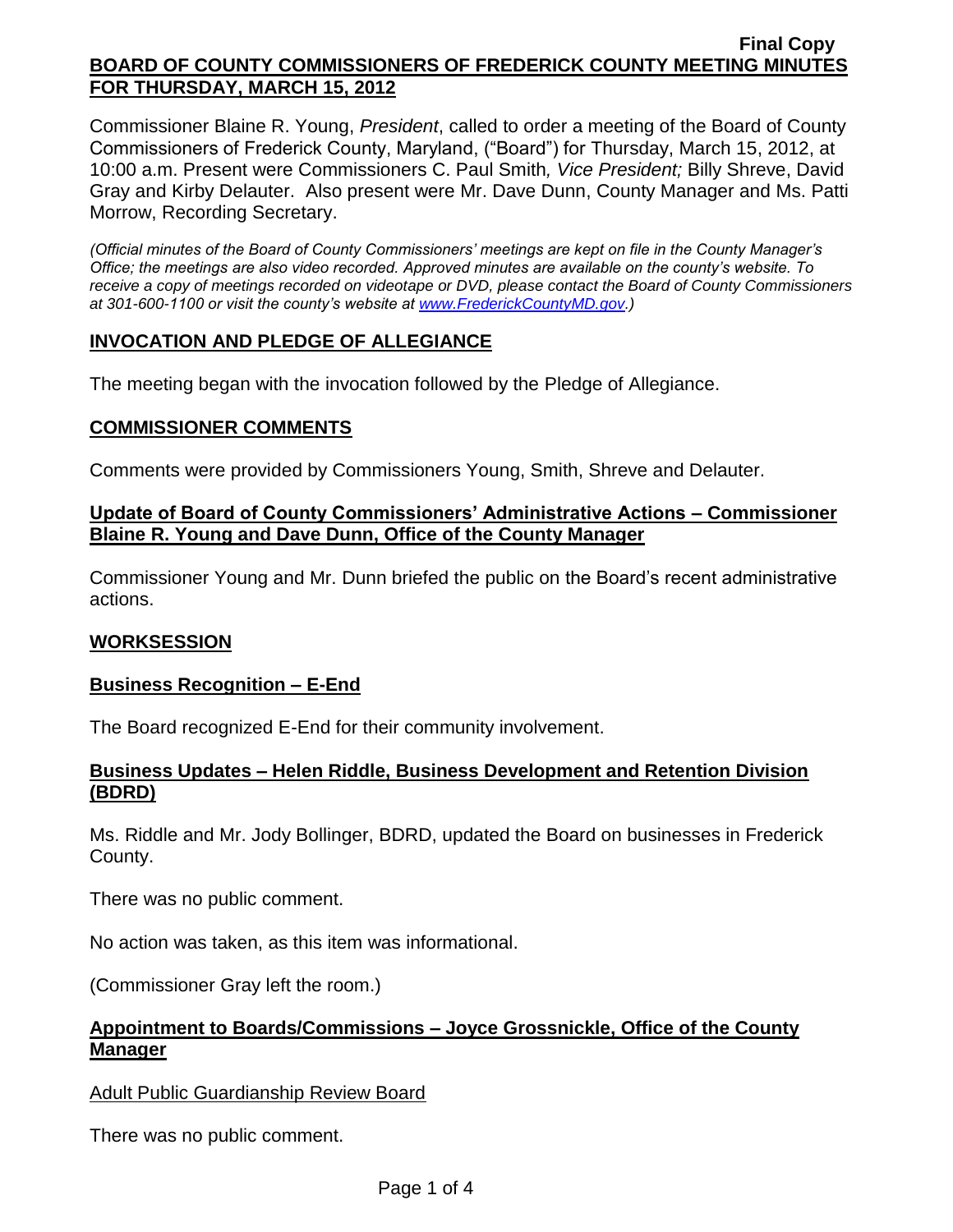Commissioner Smith moved to appoint Ms. Cristine E. LoVetro, Esquire, to the Adult Public Guardianship Review Board. Commissioner Shreve seconded the motion that passed 4-0 with Commissioner Gray absent.

# **Municipal Recycling Drop-off Center Initiatives and Incentives – Mike Marschner, Office of the County Manager**

Mr. Marschner indicated the concept for the recycling drop-off centers would be presented to the municipalities under a pilot program that would last at least one (1) year.

Mr. Kevin Demosky, Utilities and Solid Waste Management Division, commented on the proposed pilot program.

There was no public comment.

Commissioner Young moved to accept the staff report as presented and move forward with the pilot program. Commissioner Shreve seconded the motion that passed 4-0 with Commissioner Gray absent.

# **AGENDA BRIEFING**

Commissioner Young noted the following public hearings were scheduled for Tuesday, March 20, 2012, at 7:00 p.m.: FY 2013 – 2018 Capital Improvements Program (CIP) and FY 2013 Capital Budget and Thursday, March 22, 2012, at 10:00 a.m.: Fall 2011 Cycle Water and Sewerage Amendments.

(Commissioner Gray returned to the meeting.)

# **CONSENT AGENDA**

The following items were removed from the consent agenda:

- Purchasing Memo  $\frac{\#12-141}{n}$  Thirteen Law Enforcement Sedans (Piggyback Contract) Award to: Criswell Chevrolet and Criswell Performance Care Award amount: \$286,892.00
- Purchasing Memo #12-142 Storm Drain Repair (Piggyback Contract) Award to: Proshot Concrete, Inc. Award amount: \$360,000.00

The following item remained on the consent agenda:

# GRANT

Application for State Funding from Mediation and Conflict Resolution Office (MACRO) and Associated Budget Transfers for Family Mediation Program at the Circuit Court FY 2013 – Lynn McPherson, Circuit Court

Commissioner Smith moved to approve the consent agenda as amended. Commissioner Young seconded the motion that passed 5-0.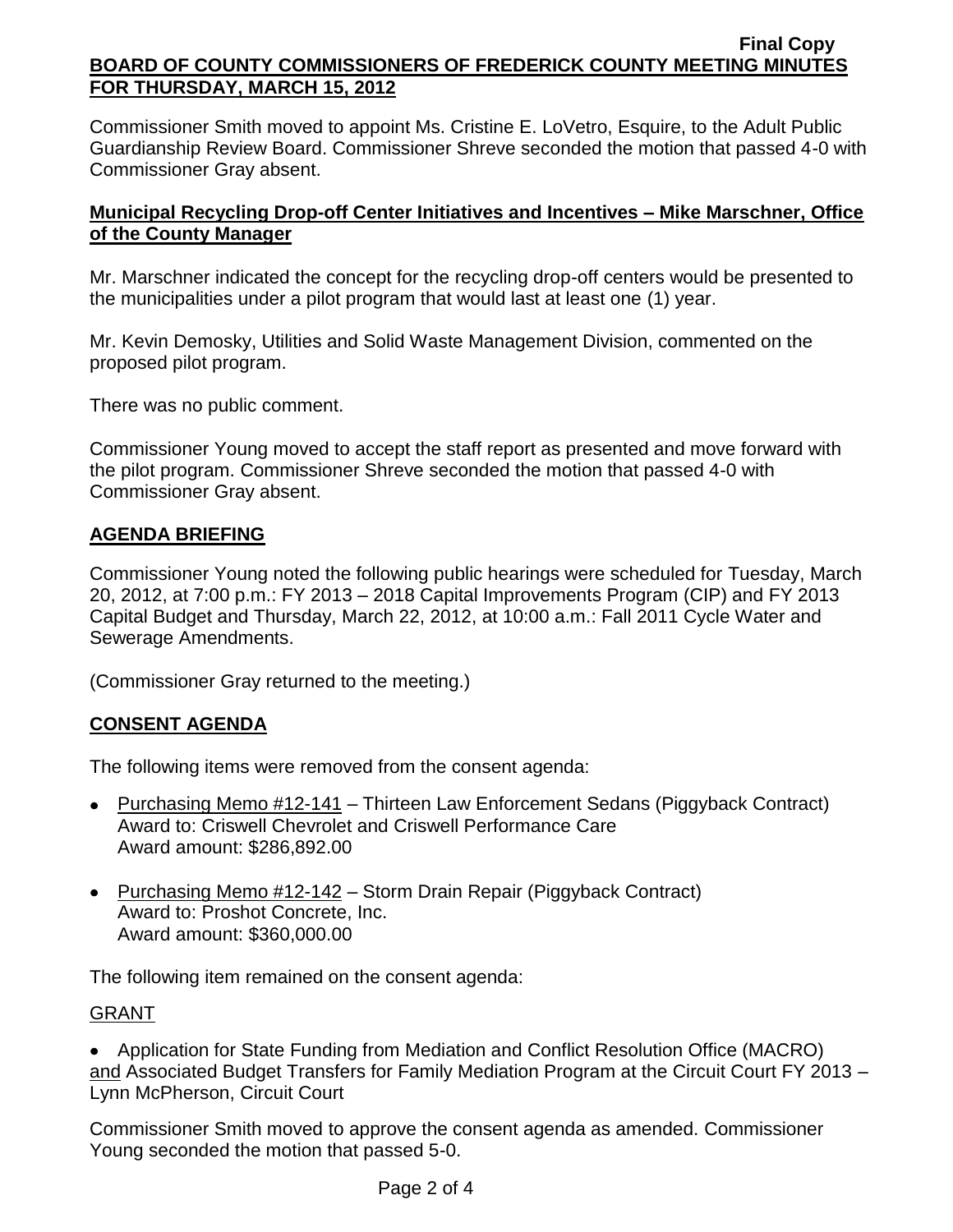# **ADMINISTRATIVE BUSINESS**

### **Bid Awards – Hal Good, Finance Division**

# Purchasing Memo #12-141 – Thirteen Law Enforcement Sedans (Piggyback Contract)

Mr. Tom Meunier and Mr. Pat Hannah, Public Works Division, commented on the replacement policy.

Commissioner Smith moved to approve Purchasing Memo #12-141 with a condition analysis before the car is disposed of. Commissioner Young seconded the motion that passed 5-0.

### Purchasing Memo #12-142 – Storm Drain Repair (Piggyback Contract)

Commissioner Delauter moved to approve Purchasing Memo#12-142 as presented. Commissioner Gray seconded the motion that passed 5-0.

Purchasing Memo #12-140 – Request for Guidance Regarding an Option to Renew RFP #09- 08, Residential Recycling and Waste Collection Services

Mr. Kevin Demosky commented on the residential recycling and waste collection services.

Staff was directed to collect bids and report back to the Board with results.

### **New Lease for Othello Farm Property – Paul Dial and Paul Hanyok, Parks and Recreation Division**

Commissioner Shreve moved to approve the new lease for the Othello Farm property. Commissioner Delauter seconded the motion that passed 5-0.

# **Critical Farms Program – Option Extension Requests – Anne Bradley, Community Development Division**

Ms. Bradley noted the Agricultural Preservation Advisory Board recommended approval of pursuing extensions as presented.

Commissioner Young moved to approve extending the Critical Farms Option for one (1) year for each year the Maryland Agricultural Land Preservation Foundation (MALPF) does not have an easement acquisition cycle for the five (5) property owners under the Critical Farms Option. Commissioner Gray seconded the motion that passed 5-0.

# **Application for Chesapeake Conservation Corps (CCC) Volunteer (Year 3) – Shannon Moore, Community Development Division**

Commissioner Smith moved to approve an application for a year 3 CCC volunteer from the Chesapeake Bay Trust and authorized Ms. Moore to sign as the legal applicant director. Commissioner Gray seconded the motion that passed 4-1 with Commissioner Delauter opposed.